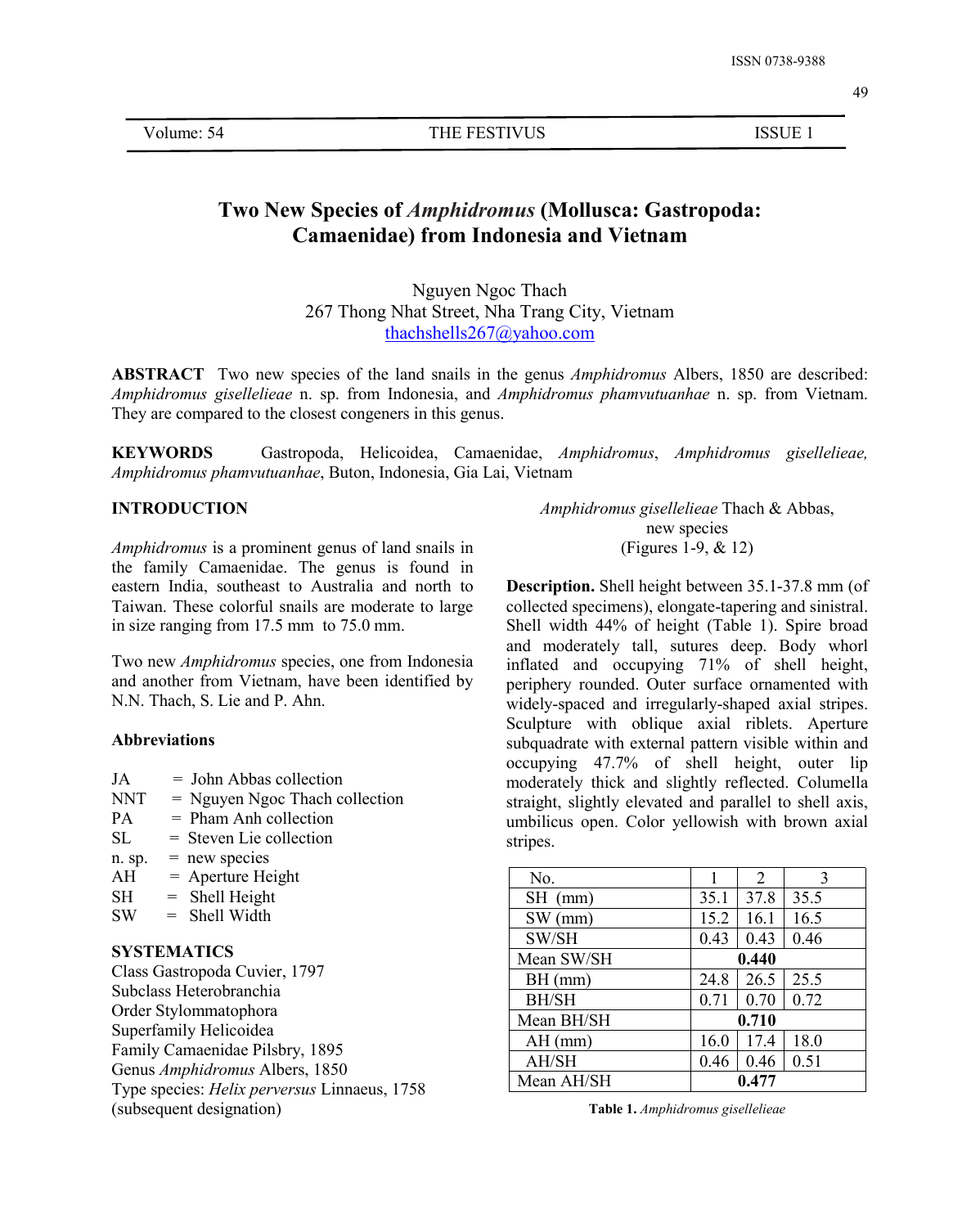| Volume: 54 |  |
|------------|--|
|------------|--|

THE FESTIVUS ISSUE 1

**Type material.** Holotype (35.1 mm high x 15.2 mm wide) deposited in the Paris Museum of Natural History with Registration No: MNHN-IM-2000- 29957.

**Other material.** Paratype 1 (37.8 mm high) in JA collection, Paratype 2 (35.5 mm high) in SL collection. All types from type locality.

**Type locality.** Baubau area, Buton Island, Indonesia.

**Habitat.** Tree dweller.

**Etymology.** The new species is named after Giselle Natalie from Indonesia for her interest at land snails.

**Discussion/Diagnosis.** The new species resembles *Amphidromus glaucolarynx* (Dohrn, 1861) (Figure 10) in that the columella is parallel to shell axis and the presence of widely-spaced axial stripes, but differs mainly in different aperture shape, lack of subsutural bands and black spiral bands at early whorls, different shape of axial stripes, spire not slender and less pointed, parietal wall not wavy and not ornamented with black band, no black line along inner margin of outer lip and background color. *Amphidromus sinistralis* (Reeve, 1849) (Figure 11) resembles the new species in presence of widely spaced axial stripes, but is distinguished mainly by rounded and darker aperture, more constricted sutures, presence of subsutural bands, columella is not straight, presence of conspicuous line along inner margin of outer lip and much broader parietal wall.

## *Amphidromus phamvutuanhae* Thach, new species (Figures 13-20)

**Description.** Shell height between 31.4-37.5 mm (of collected specimens, elongate-tapering and dextral. Shell width 51% of height (Table 2). Spire broad, moderately tall and straight-sided, sutures adpressed. Body whorl inflated and occupying 71% of shell ornamented with many broad axial stripes that are bisected and irregularly-spaced and sometimes crossed by spiral bands, giving rise to many blotches at spire whorls. Sculpture with oblique, closelyspaced axial ribs and dark green subsutural bands. Aperture elongate with rounded extremity, occupying  $55.3\%$  of shell height, outer lip thick, rounded and reflected. Columella distorted, wavy and nearly parallel to shell axis, umbilicus closed. Color yellowish-green with green axial stripes, dark purple columella and purplish outer lip.

| No.          |       | $\overline{2}$ | 3    |
|--------------|-------|----------------|------|
| SH<br>(mm)   | 37.5  | 36.9           | 31.4 |
| SW.<br>(mm)  | 19.5  | 18.0           | 16.6 |
| SW/SH        | 0.52  | 0.48           | 0.53 |
| Mean SW/SH   | 0.510 |                |      |
| BH (mm)      | 26.5  | 25.9           | 22.7 |
| <b>BH/SH</b> | 0.71  | 0.70           | 0.72 |
| Mean BH/SH   | 0.710 |                |      |
| $AH$ (mm)    | 21.0  | 20.6           | 17.0 |
| AH/SH        | 0.56  | 0.56           | 0.54 |
| Mean AH/SH   |       | 0.553          |      |

|  |  | <b>Table 2.</b> Amphidromus phamvutuanhae |  |  |  |  |
|--|--|-------------------------------------------|--|--|--|--|
|--|--|-------------------------------------------|--|--|--|--|

**Type material.** Holotype (37.5 mm high x 19.5 mm wide) deposited in the Paris Museum of Natural History with Registration No: MNHN-IM-2000- 29958.

**Other material.** Paratype 1 (36.9 mm high) in NNT collection, Paratype 2 (31.4 mm high) in PA collection. All types from type locality.

**Type locality.** Kbang District, Gia Lai Province, Central Vietnam.

**Habitat.** Around trees, among leaf litter.

**Etymology.** The new species is named after Pham Vũ Tú Anh from Vietnam to encourage her continued study of malacology.

height, periphery rounded. Outer surface not pink of curved, broader but not slender body **Discussion/Diagnosis.** The new species resembles *Amphidromus dungae* Thach, 2021 (Figures 21, 22) in shell shape but differs mainly in a narrower and more pointed aperture, columella and outer lip are whorl, lack of pink dots on subsutural bands and havinf differently shaped axial stripes. *Amphidromus marki* Thach, 2021 (Figures 23, 24) is distinguished mainly from the new species by a much shorter spire,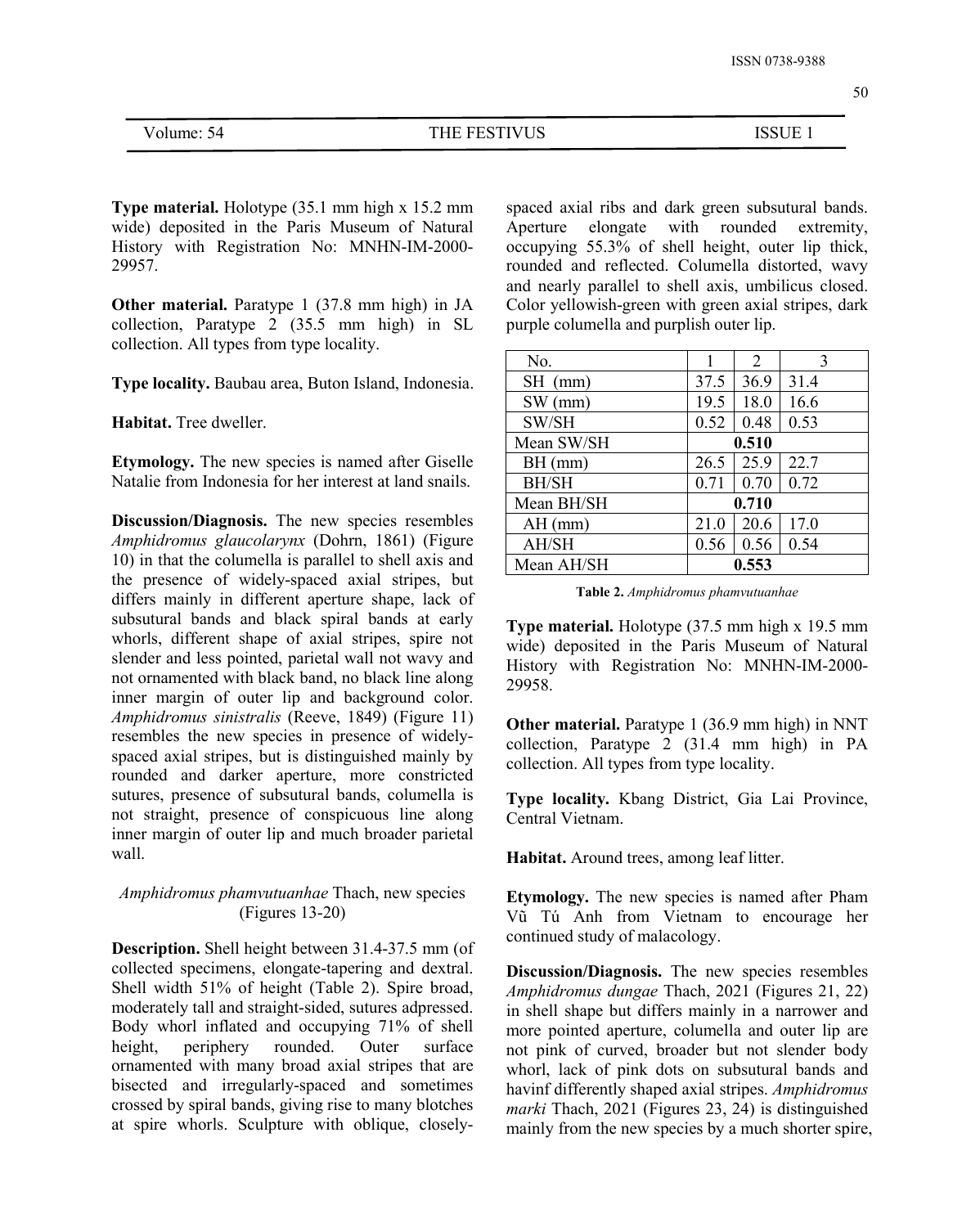more swollen body whorl, black columella and outer lip, much wider aperture, columella that is not straight and oriented to opposite direction.

*Satsuma backeljaui* Thach & F. Huber, 2021

This species was described in Thach (2021), pages 98-99, Pl. 75, No. 773\*-774\* and the holotype is deposited at the Royal Belgian Institute of Natural Sciences with Registration No: RBINS, I.G. 34432/ MT.3915. The allocated general inventory number is I.G. 34432 and the allocated register number is MT.3915.

#### **ACKNOWLEDGMENTS**

The author thanks John Abbas his coauthor of *A. gisellelieae*, and the anonymous reviewers for their work on this article. Thanks are also due to the Library of University of California for access to the book by Pilsbry (1900), to Steven Lie from Indonesia and Pham Anh from Vietnam for providing the type material.

### **LITERATURE CITED**

- **Pilsbry, H.A. 1900**. Manual of Conchology, Series 2, Vol. 13, pp. 127-234, Pls. 46-71.
- **Thach, N.N. 2021.** New Shells of South Asia and Taiwan, China, Tanzania. 48Hr Books Company, USA, pp. 98-99, Pl.7 5, No. 773\*-774\*.

Cite as: Thach, N.N. 2022. Two New Species of Amphidromus (Mollusca: Gastropoda: Camaenidae) from Indonesia and Vietnam. The Festivus 54(1):49-53. <http://doi.org/10.54173/F54149>

### **ADDITIONAL READING:**

- **Abbott, R.T. 1989.** Compendium of Landshells. American Malacologists Inc., Florida, USA, 240 pp.
- **Inkhavilay, K., C. Sutcharit, U. Bantaowong, R. Chanabun, W. Siriwut, R. Srisonchai, A. Pholyotha, P. Jirapatrasilp & S. Panha. 2019.** Annotated checklist of the terrestrial molluscs from Laos (Mollusca, Gastropoda). ZooKeys 834:1-166. <https://doi.org/10.3897/zookeys.834.28800>
- **Laidlaw, F.F. & A. Solem. 1961.** The land snail genus *Amphidromus*: A synoptic catalogue. Chicago Natural History Museum, USA. 41(4): 506-677.
- **Parkinson, B., J. Hemmen & K. Groh. 1987.** Tropical land shells of the world. Verlag Christa Hemmen, Wiesbaden, Germany, 279 pp.
- **Solem, A. 1965.** Land snails of the genus *Amphidromus* from Thailand. Proc. U.S. Nat. Mus. 117 (3519): 615-628.

<https://doi.org/10.5479/si.00963801.117-3519.615>

- **Sprinsteen, F.J. & F.M. Leobrera. 1986.** Shells of the Philippines. Carfel Shell Museum, Manila, Philippines, 377 pp.
- **Stanisic, J., M. Shea, D. Potter & O. Griffiths. 2010.** Australian Land Snails, Volume 1. Bioculture Press, Mauritius, 591 pp.
- **Sutcharit, C., J. Ablett, P. Tongkerd, F. Naggs, & S. Panha. 2015.** Illustrated type catalogue of *Amphidromus* Albers, 1850 in the Natural History Museum, London, and descriptions of two new species. ZooKeys 492:49-105. <https://doi.org/10.3897/zookeys.492.8641>
- **Thach, N.N. 2018.** New Shells of South Asia. 48HrBooks Co., USA, 173 pp. (including 87 color plates).



51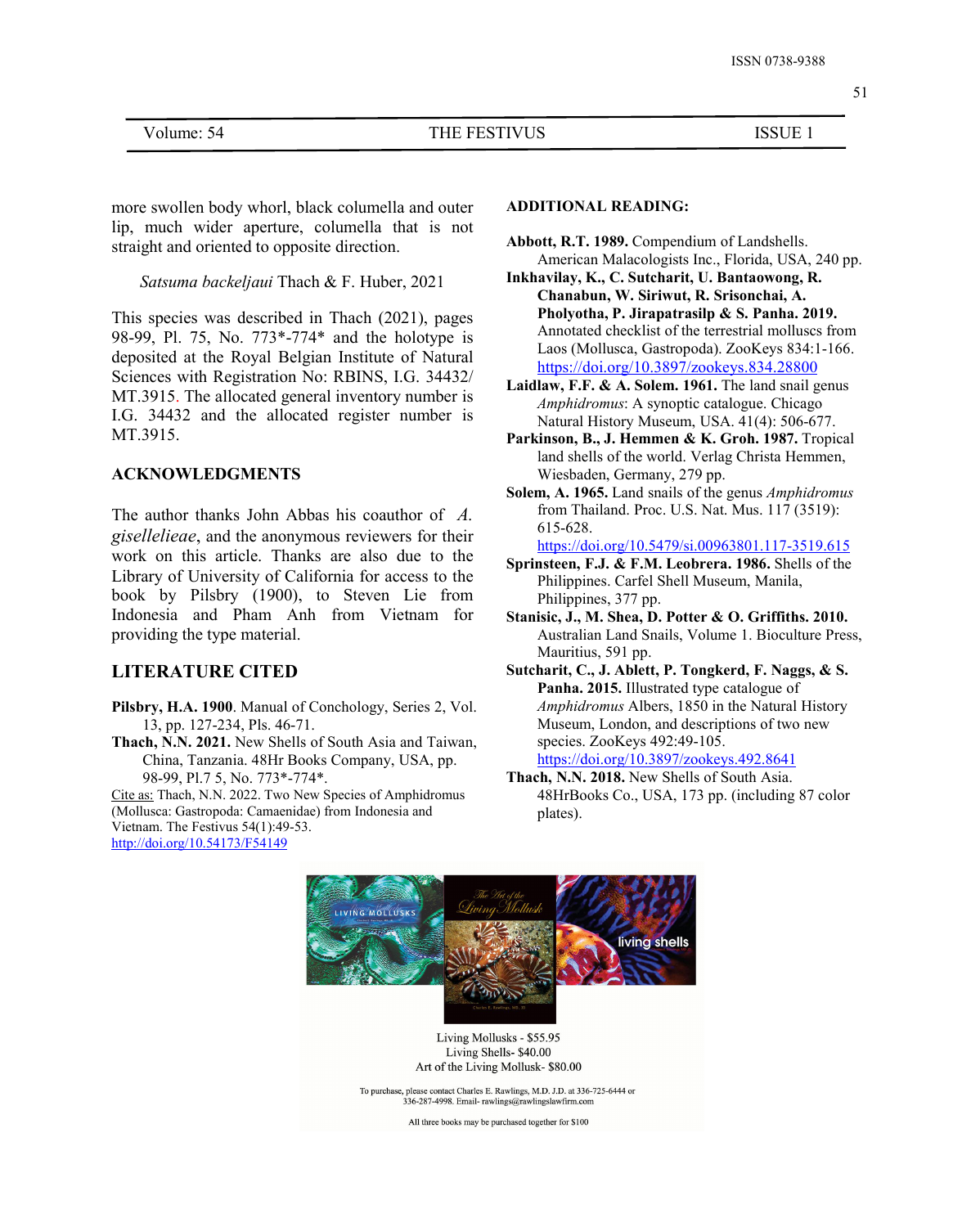| Volume: 54 |  |
|------------|--|
|------------|--|

### THE FESTIVUS ISSUE 1



**Figures 1-9 and 12.** *Amphidromus gisellelieae* Thach & Abbas n. sp.,Indonesia; **1-2=** holotype 35.1 mm high with apertural and reflected outer lip views; **3-4=** holotype with spire and dorsal views, **5=** holotype with lateral view; **6-7=** paratype 1, 37.8 mm high with apertural and dorsal views; **8=** Enlarged apex (top) and umbilicus (bottom) of holotype; **9, 12=** photo of live molluscs; **Figure 10.** *Amphidromus glaucolarynx* (Dohrn, 1861) for comparison, original fig. 49, Plate 60 in Pilsbry (1900); **Figure 11.** *Amphidromus sinistralis* (Reeve, 1849) for comparison, original fig. 23, Plate 68 in Pilsbry (1900).